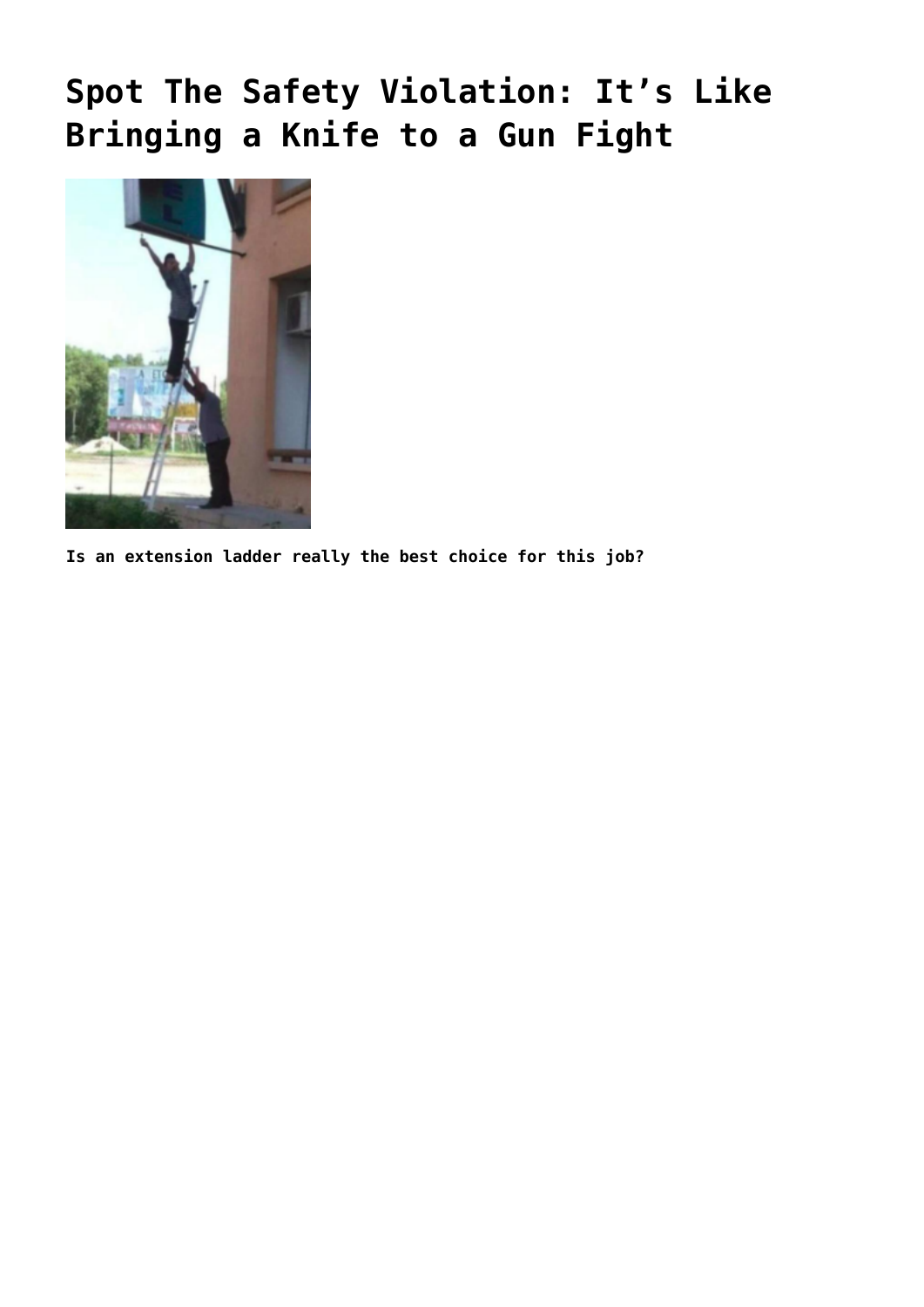

Workers can get hurt if they use the wrong tool for the job. For example, step ladders and extension ladders are both common and useful pieces of equipment in many workplaces. But they're not interchangeable. In many situations, using one type of ladder will be perfectly safe, while using another will endanger workers.

This picture from the US Naval Safety Center shows two workers using an extension ladder when clearly a step ladder would've been the appropriate—and safe—choice. If the worker holding the ladder up gets tired, slips or even sneezes, he could lose his grip or jostle the ladder, causing his co-worker to fall.

Here's [another example of workers using an extension ladder for a job that](https://ohsinsider.com/insider-top-stories/spot-the-safety-violation-human-stepladder-is-out-of-step-with-safety) [required a step ladder.](https://ohsinsider.com/insider-top-stories/spot-the-safety-violation-human-stepladder-is-out-of-step-with-safety)

## **Keys to Portable Ladder Safety**

You should understand and comply with the [requirements under the OHS laws for](https://ohsinsider.com/insider-top-stories/ladders-6-key-facts-about-complying-with-portable-ladder-requirements) [portable ladders,](https://ohsinsider.com/insider-top-stories/ladders-6-key-facts-about-complying-with-portable-ladder-requirements) such as [step ladders](https://ohsinsider.com/insider-top-stories/step-ladder-safety-checklist) and [extension ladders.](https://ohsinsider.com/search-by-index/inspections/extension-ladder-safety-checklist) And it's critical that you train workers who use ladders on these requirements and how to safely use this equipment—including how to select which type of ladder is appropriate